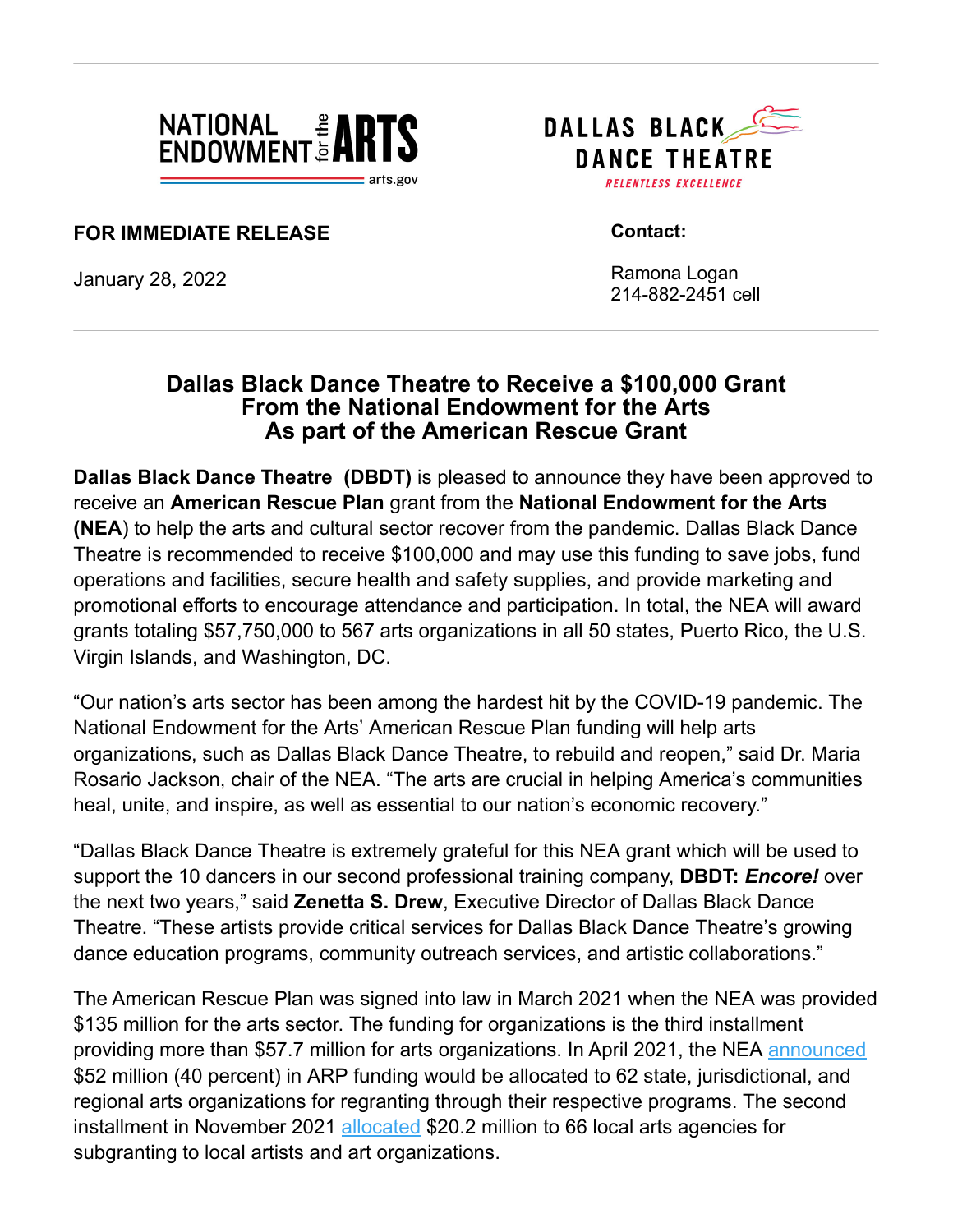For more information on the NEA's American Rescue Plan grants, including the full list of [arts organizations funded in this announcement, visit www.arts.gov/COVID-19/the](https://www.arts.gov/COVID-19/the-american-rescue-plan)american-rescue-plan.

## # # #

*ABOUT DALLAS BLACK DANCE THEATRE: Dallas Black Dance Theatre is an internationally recognized professional dance company that engages the cross-cultural community through contemporary modern dance presented from the African American experience. The National Endowment for the Arts designated the 45-year-old company as American Masterpiece Touring Artist in 2008. The company also received the Texas Medal of Arts Award for Arts Education in 2017.* 

*As Dallas' oldest and largest professional dance company, Dallas Black Dance Theatre ranks as the 9th leading modern dance company and ranks 42nd as a ballet company according to Dance Data Project. This status in both modern and ballet recognizes the dancers' versatility across multiple genres. DBDT is also the 10th largest minority arts organization in America and the 4th largest black dance company in the nation.*

*As a result of COVID closures, Dallas Black Dance Theater's 44th season was entirely virtual, with many of its stage performances reimagined on film across the Dallas landscape. During the summer of 2020, Dallas Black Dance Theatre became the first professional dance company in the world to present its entire season as paid-only virtual performances, a new business model developed after the closing of live performances during the pandemic.*

*In 2021, Jacob's Pillow Dance Festival commissioned Darrell Grand Moultrie to choreograph the new work LIKE WATER for Dallas Black Dance Theatre as the inaugural recipient of the Joan B. Hunter New Work Commission in a world premiere at the prestigious dance festival.*

*Ann Williams founded Dallas Black Dance Theatre in 1976. Melissa M. Young took the helm as Artistic Director in 2018 after starting at the company as a dancer in 1994. Zenetta S. Drew has led the administrative side of the company since 1987 as Executive Director following a volunteer assignment for the dance company.*

*The mission of Dallas Black Dance Theatre is to create and produce contemporary modern dance at its highest level of artistic excellence through performances and educational programs that bridge cultures and reach diverse communities.*

*The virtuosic dancers of Dallas Black Dance Theatre have mesmerized 5 million arts patrons across 16 countries, including two Olympic Cultural events. Five performing companies comprise Dallas Black Dance Theatre and its training Academy. Dallas Black Dance Theatre consists of 14 full-time salaried dancers performing a mixed repertory of modern, jazz, African, and spiritual works by national and international choreographers. DBDT: Encore! features 10 artists of rising excellence from across the*